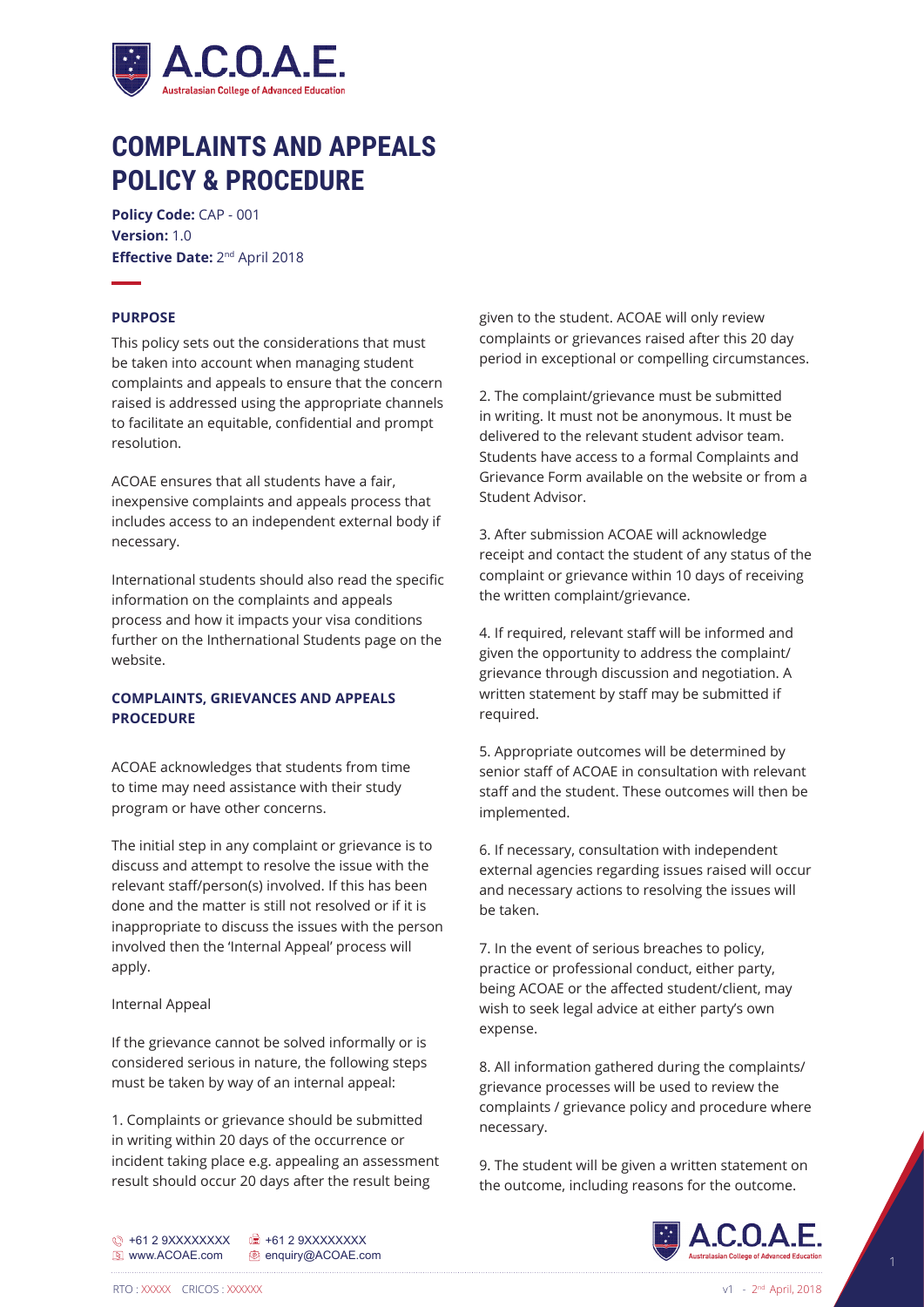

This will be stored on student's record.

10. Any party may be accompanied and assisted by a support person at relevant meetings.

## **EXTERNAL APPEALS**

If the student feels that the internal appeal is not adequately resolved, they will be provided with an opportunity to formally present their case to a thirdparty mediator. www.resolution.institute

Whereby a situation requires external counselling or mediation or judgement, then the student and ACOAE must both agree in writing on who this thirdparty mediator will be, which will ensure fairness and independence. This third party will make the final judgement that will be binding to both ACOAE and student.

Some examples of suitable mediators ACOAE can provide to students include:

• Department of Fair Trading – for issues involving monies, service or product agreements.

• Industry Associations e.g. ATMS – for judgement on course content and learning outcomes.

In the case where there may be direct costs associated to the third-party mediator e.g. an external counsellor may charge an hourly fee rate to mediate, then the costs of this mediation process will be shared equally by both ACOAE and the student.

## **CORRESPONDENCE TO BE IN WRITING**

Any initial complaint, grievances or appeal needs to be lodged in writing.

All formal correspondence in the matter between both ACOAE and the students will be continued to be made in writing for record keeping purposes and clarity.

RECORDS OF COMPLAINTS, GRIEVANCES AND APPEALS

ACOAE maintains full records of all complaints and appeals and their outcomes.

+61 2 9XXXXXXXX +61 2 9XXXXXXXX **E** www.ACOAE.com **e** enquiry@ACOAE.com

This information can be stored as notes on the students file, written correspondence between ACOAE and the students or other documentation as necessary. ACOAE ensures that privacy and confidentiality will be respected throughout the complaint handling process for all parties concerned.

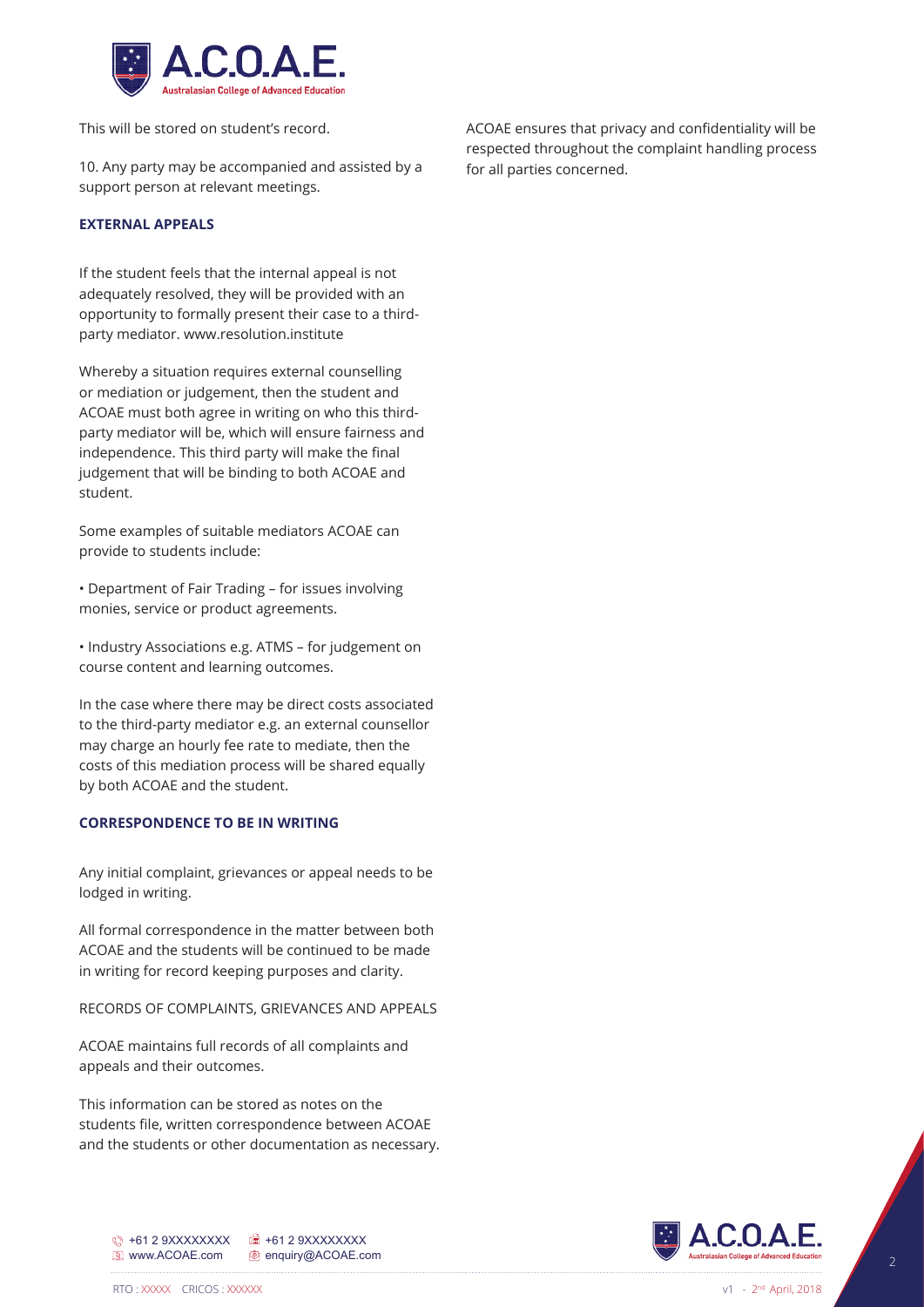

# **PURPOSE**

During all stages of the Complaints and Appeals Process, the College will take all steps necessary to ensure that the Claimant and Respondent will not suffer any disadvantage, victimisation or discrimination as a result of raising a complaint or appeal.

An explanation in writing for decisions and actions taken at any stage of the process will be provided if requested by the Claimant or the Respondent.

Appropriate confidentiality will be maintained and where possible disclosure of complaint and appeal information will be limited to those who are legitimately involved in the process of resolving the complaint or appeal.

This policy does not replace or modify policies or any other responsibilities that may arise under other College policies or under statute or natural justice. This policy, and the availability of complaints and appeals processes, does not remove the right of the student to pursue other legal courses of action.

Feedback from students about academic services and courses offered by the College is encouraged and would not normally be viewed as a complaint, unless specific action is requested in the form of a concern raised. The feedback should be submitted through the Quality Feedback Monitor (QFM available on Axcelerate/student portal).

All feedback submitted via the QFM receives an initial response within three (3) working days.

If a student feels that they have experienced unfair or unreasonable treatment, disadvantage or distress and wish to pursue a complaint in a more formal manner. Feedback submitted via the Quality Feedback Monitor can be considered Stage 1 of the complaints and appeals process known as the Informal Resolution Process (see below).

This policy also covers students who have ceased their enrolment with the College. Issues from such students can be considered under this policy for a period of up to 12 months after enrolment has ceased. A complaint or appeal submitted under these circumstances must not be a previous complaint or appeal that has been considered resolved but a new complaint or appeal with new

facts that may have come to light during this time. A previous complaint or appeal cannot be reinstigated after the student's enrolment with the College has ceased.

Negotiated solutions will aim to address the key issues and be acceptable to all individuals or parties involved without ascribing blame, victimisation or discrimination.

If the complaint is not resolved through informal procedures, students may initiate a *Formal Complaints and Appeals Process.* 

There is no cost to the Claimant for utilising the College's internal or external complaints and appeals procedure.

# **Stages of Complaints and Appeals Implementation**

The following steps identify the four key stages through which a complaint or appeal may be dealt with.

The College provides the following steps to allow the complaint or appeal to be formalised. The Claimant's privacy rights will be assured while ensuring that victimisation and discrimination does not occur at any time during the following stages.

The Claimant has the right to be heard on the matter of the complaint or appeal at any stage and may be accompanied by a nominated support person or third party of their choice when meeting with the College to discuss their particular concern.

The four stages of the Complaints and Appeals Process are fully detailed in the related

# **Complaints and Appeals Procedure – International.**

# **Stage 1 – Informal Resolution Process**

Claimants are encouraged to attempt to resolve the complaint informally and amicably at an early stage. This can be done through speaking directly with a member of Student Services or Academic staff or logde online via the website.



+61 2 9XXXXXXXX +61 2 9XXXXXXXX **E** www.ACOAE.com <sup>@</sup> enquiry@ACOAE.com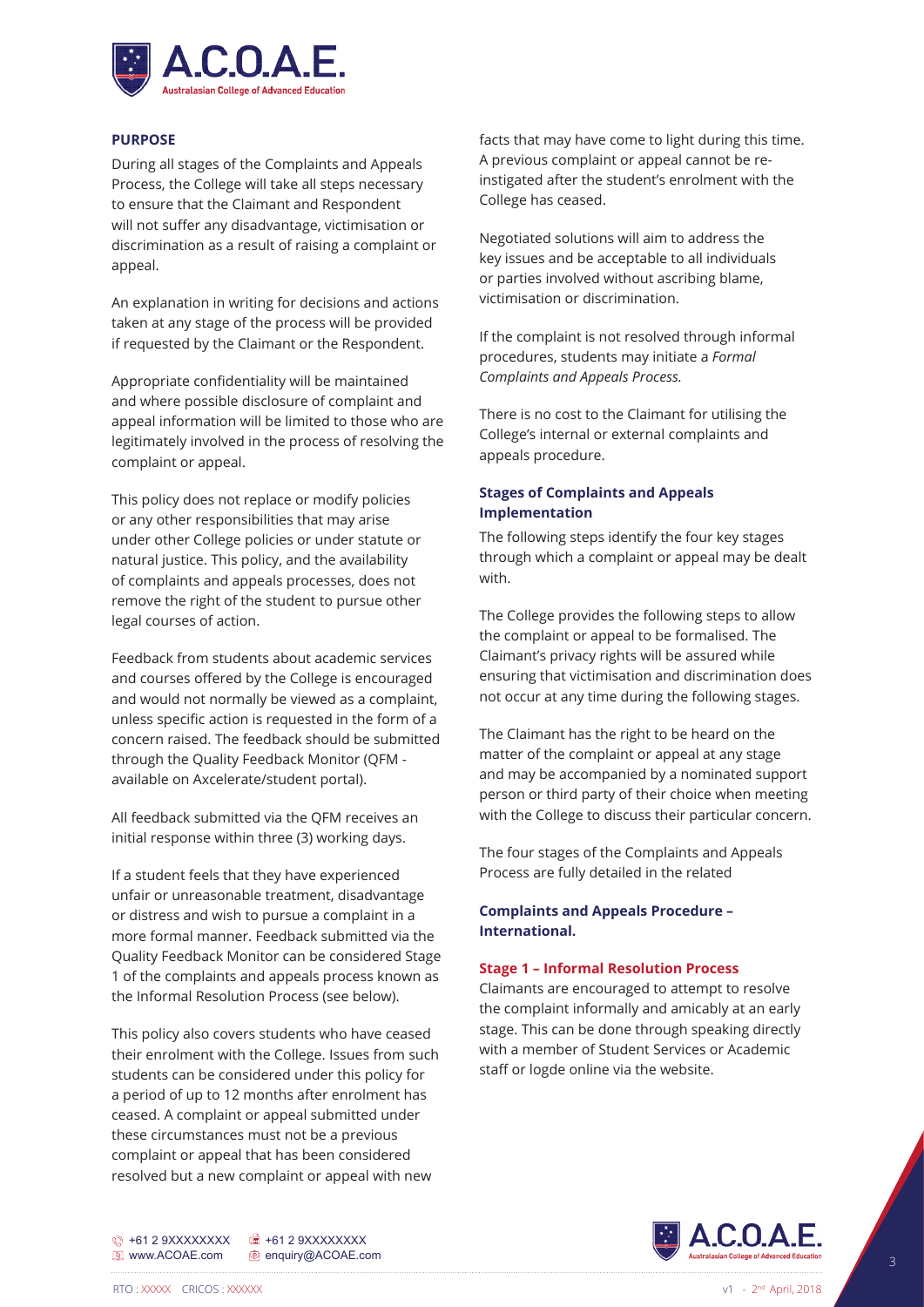

## **Stage 2 – Formal Resolution Process**

The formal complaints and appeals procedure begins when a current, former (up to 12 months previously) or prospective student states in writing that they have a complaint using the formal complaints and appeals paperwork, and submits it directly to the College Manager and, Student Services via student administration. The College Director, Student Services & Retention will acknowledge receipt of the complaint within five (5) working days. Separate procedures apply to academic and non-academic complaints. It is important to note that formal complaints respect the right and the privacy of the individual and all formal complaints MUST be lodged individually. Each student's circumstances are different and as such will be reviewed with the best interests of the individual in mind.

#### **Stage 3 - Appealing the Original Decision**

If the Claimant is dissatisfied with the outcome of their complaint, they may lodge an appeal detailing the reasons for the appeal to the College Manager within 20 working days of being informed of the decision. The College Manager and Student Services is responsible for reviewing appeals relating to formal complaints and convening the Complaints and Decision Review Committee based on the appeal documentation. The Committee membership includes external members of the College's governing bodies, internal staff and a student representative. The Committee will meet to consider the appeal and may interview the complainant or other stakeholders in the course of its considerations. The College will maintain the student's enrolment while the internal and/or external appeals process is ongoing. The process will begin within 10 working days of the formal written lodgment of the appeal. All reasonable measures to finalise the appeal as soon as possible will be taken. A written statement outlining the outcome of the appeal will be provided to the student within 15 working days of the Committee meeting, including reasons for the decision.

#### **Stage 4 - External Independent Review**

If the Claimant is dissatisfied with the outcome of an internal appeal, they may make a written request to the College Manager for an independent external review of the decision (see Part B and C of this policy).

#### **Continuous Improvement**

Any improvement action arising from a student complaint or appeal will be recorded in accordance with the College's Continuous Improvement Process.

#### **PART B**

# **Note: This section only applies to student visa holders**

#### **External Independent Review**

If the student is studying in Australia on a **student visa**, the Overseas Students Ombudsman will provide the external complaints and appeals mechanism. The Overseas Students Ombudsman offers a free and independent service for overseas students who have a complaint or want to lodge an external appeal about a decision made by their private education or training provider. See the Overseas Students Ombudsman website (www.oso.gov.au) or phone 1300 263 072 for more information.

### **Outcome of Complaints and Appeals Process**

Should the outcome of the complaints and appeals process be in favour of the College, the College will notify the Department of Immigration and Border Protection (DIBP) at the conclusion of the process of any relevant changes to the student's enrolment through the Provider Registration and International Students Management System (PRISMS) (if the student is studying in Australia on a **student visa**). This notification will only occur after timeframes for the next step in the process have expired or at the completion of Stage 4 of the process.

If the complaints and appeals process results in a decision that supports the student, the College will immediately implement any decision and/or corrective or preventative action and advise the student of the outcome.

All outcomes will be communicated to students in writing.



+61 2 9XXXXXXXX +61 2 9XXXXXXXX **E** www.ACOAE.com **@** enquiry@ACOAE.com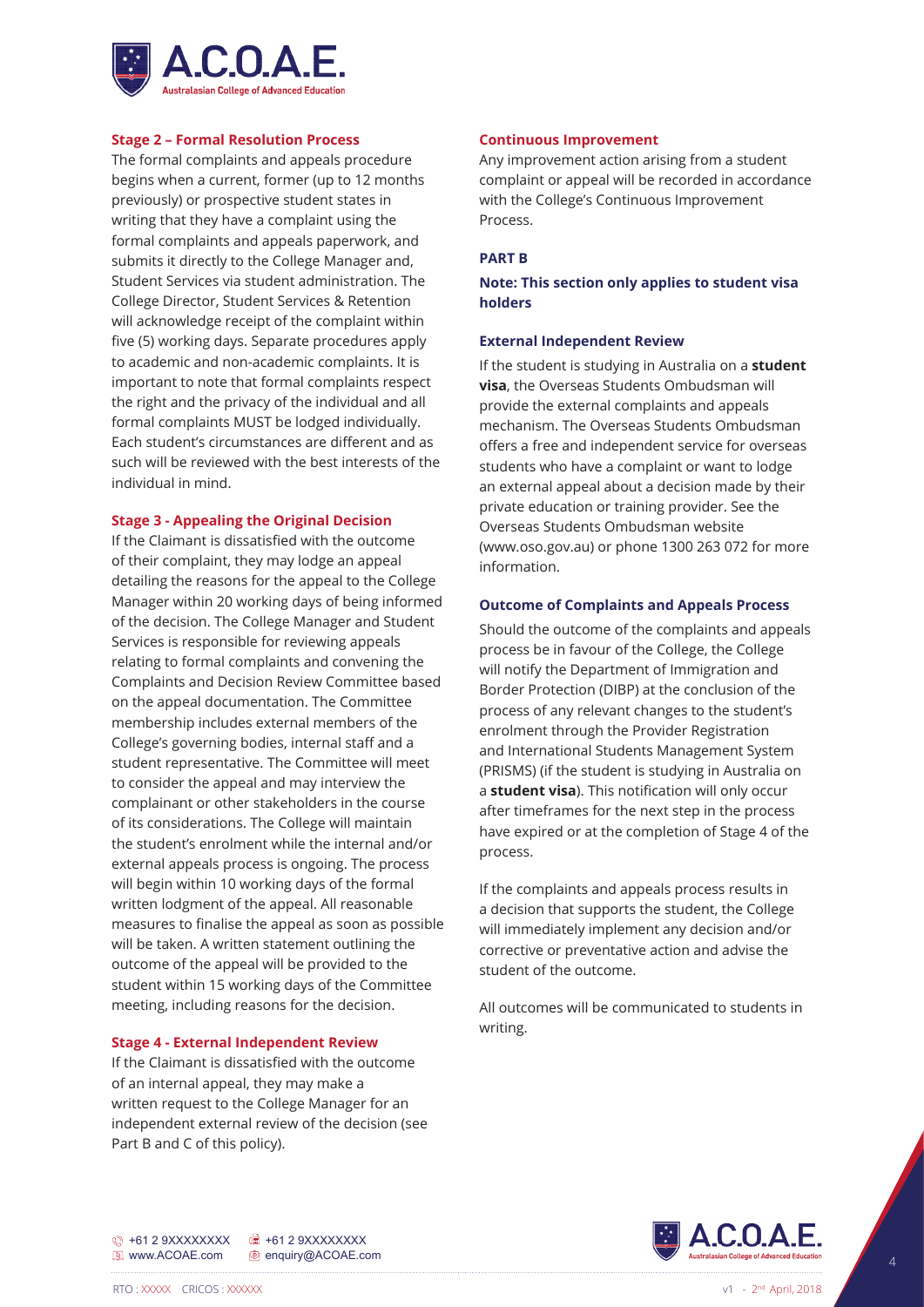

### **PART C**

# **Note: This section only applies to students who are NOT studying on a student visa**

# **External Independent Review**

If the student is studying in Australia on another visa and wishes to lodge an external appeal or complaint against the outcome of the internal appeal process, they may contact the Administrative Appeals Tribunal (AAT) for an independent review. The AAT deals with complaints whereby an organisation *fails to follow its own complaints and or appeals policies and procedures.* If you believe that this has occurred please contact the AAT for further information who will review the procedure followed by the provider. Full details of the application process and fees payable are available on the AAT Registry's website: www.aat.gov.au.

## **Outcome of Complaints and Appeals Process**

Should the outcome of the complaints and appeals process be in favour of the College, the College will implement any necessary action immediately. If the complaints and appeals process results in a decision that supports the student, the College will immediately implement any decision and/or corrective or preventative action. All outcomes will be communicated to students in writing.

# **DEFINITIONS**

**DIBP –** Department of Immigration and Border **Protection** 

**PRISMS –** Provider Registration and International Students Management System. A secure computer system that contains details of all education institutions, their courses and every student studying in Australia on a student visa.

**ESOS –** Education Services for Overseas Students. A legislative framework, administered by the Australian Government, addressing the responsibility of education institutions towards overseas students.

**Academic complaint –** a complaint about student academic progress, assessment, curriculum, the quality of course delivery, academic achievement in a course and awards in a course.

**Appeal -** An application to a higher authority for a decision to be reversed.

+61 2 9XXXXXXXX +61 2 9XXXXXXXX **E** www.ACOAE.com **e** enquiry@ACOAE.com

**Claimant –** refers to the person who formally instigates a complaint or appeal.

**Complaint –** A statement that a situation is unsatisfactory. Formal complaint – refers to the formal lodging of a written complaint or appeal.

**Informal complaint –** refers to a range of processes, such as discussion, a request or query lodged with an appropriate staff member.

**Natural justice –** Natural justice refers to a due process that displays fairness to all parties. It includes the right to be heard, the right of reply, the right to be treated fairly and the right to be informed of allegation(s) being made.

**Non-academic complaint –** a complaint about operational or administrative matters within the College, unfair treatment, abusive behaviours, concerns about facilities, environment and safety.

**Respondent –** refers to the person or institution against whom the complaint is lodged.

**Student –** is an individual person who is formally enrolled to study at the College. The individual person is that who appears on the College's documents such as enrolment, admission and payment documents, and who is assigned an individual student ID.

**Support Person –** the student is entitled to be supported by another person, being willing to support, whom the student appoints to assist at any stage of the process